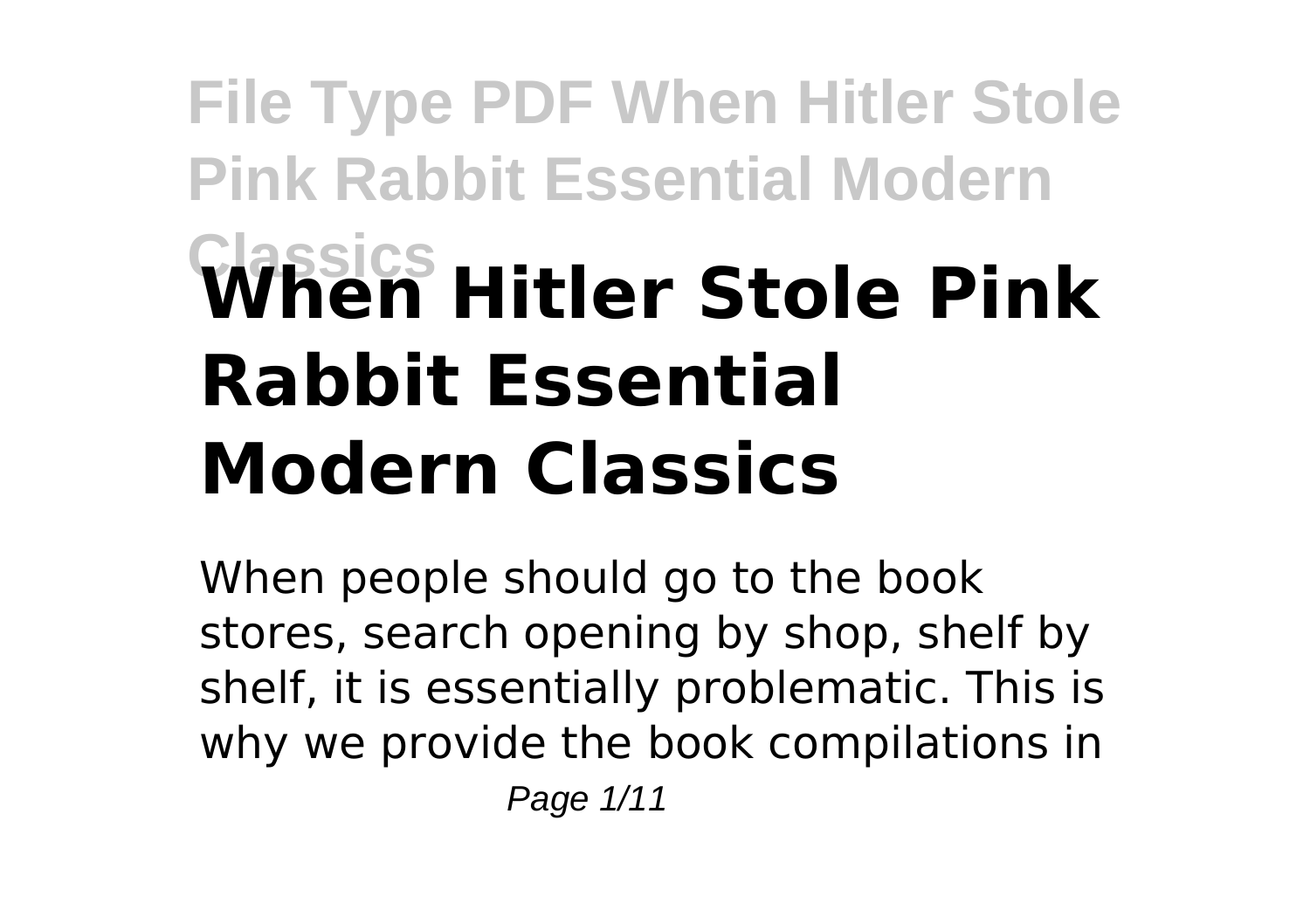**File Type PDF When Hitler Stole Pink Rabbit Essential Modern Classics** this website. It will utterly ease you to see guide **when hitler stole pink rabbit essential modern classics** as you such as.

By searching the title, publisher, or authors of guide you truly want, you can discover them rapidly. In the house, workplace, or perhaps in your method

Page 2/11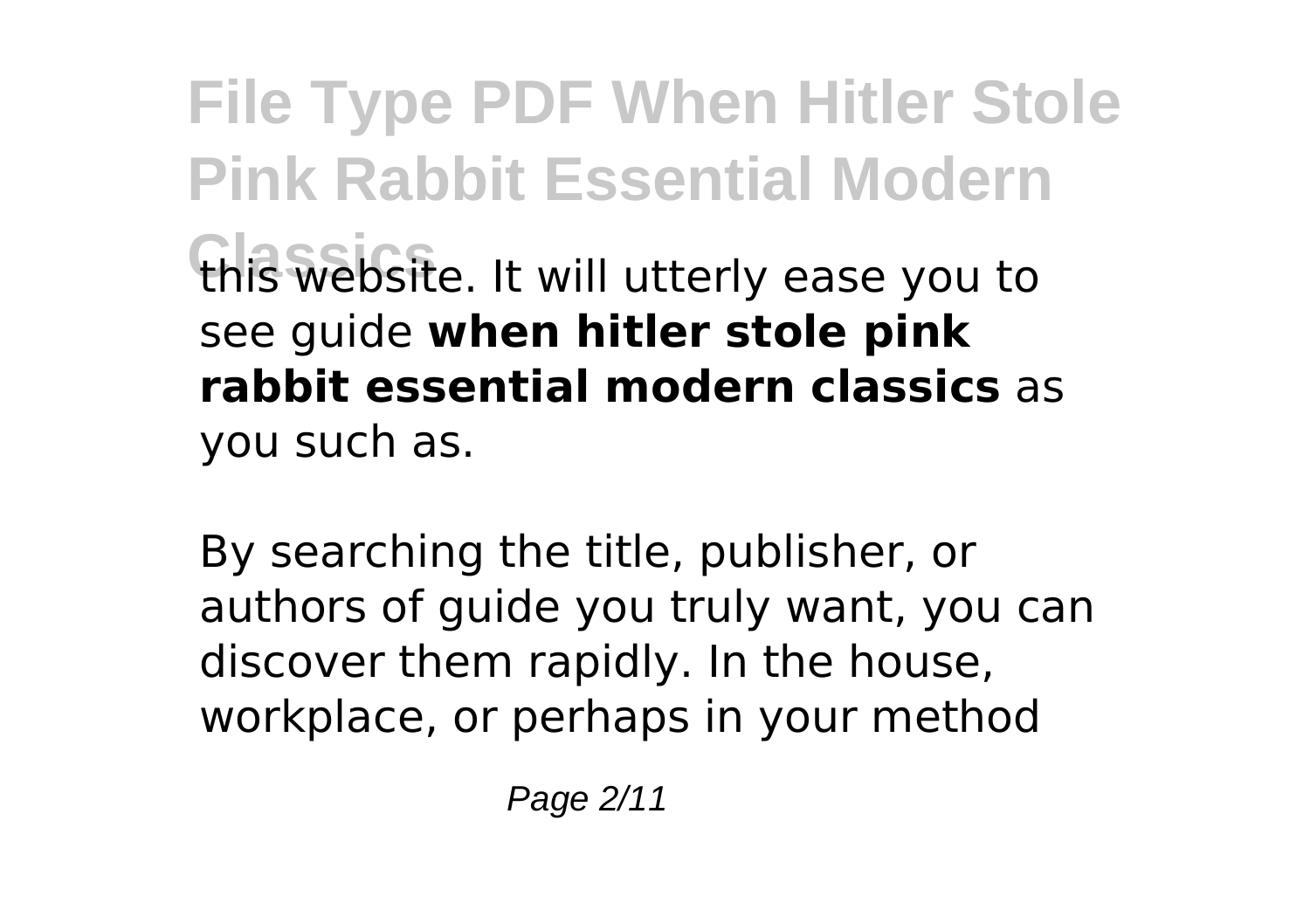### **File Type PDF When Hitler Stole Pink Rabbit Essential Modern Can be every best area within net** connections. If you direct to download and install the when hitler stole pink rabbit essential modern classics, it is agreed simple then, before currently we

extend the associate to buy and create bargains to download and install when hitler stole pink rabbit essential modern classics thus simple!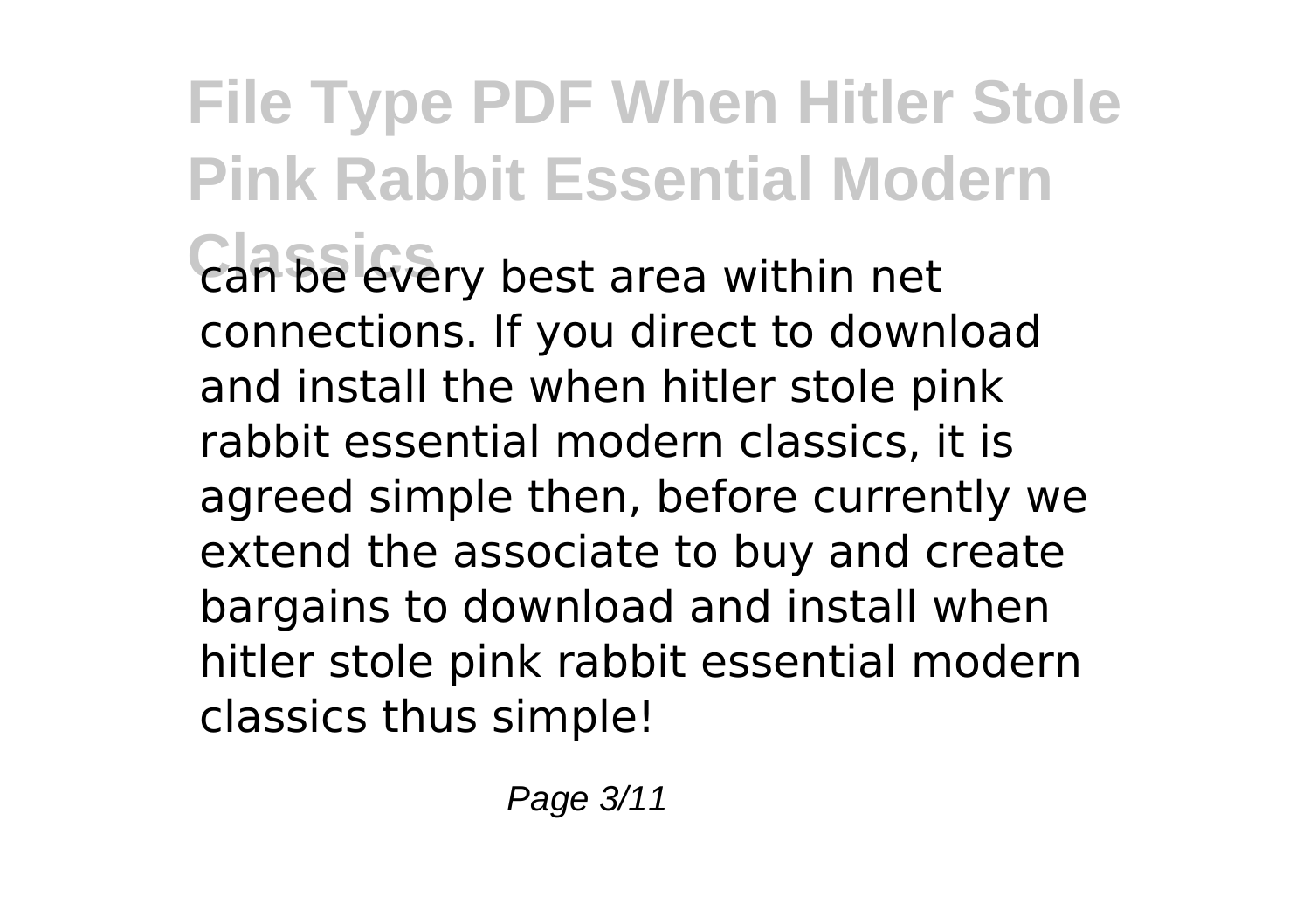GOBI Library Solutions from EBSCO provides print books, e-books and collection development services to academic and research libraries worldwide.

#### **When Hitler Stole Pink Rabbit** When Hitler Stole Pink Rabbit: Directed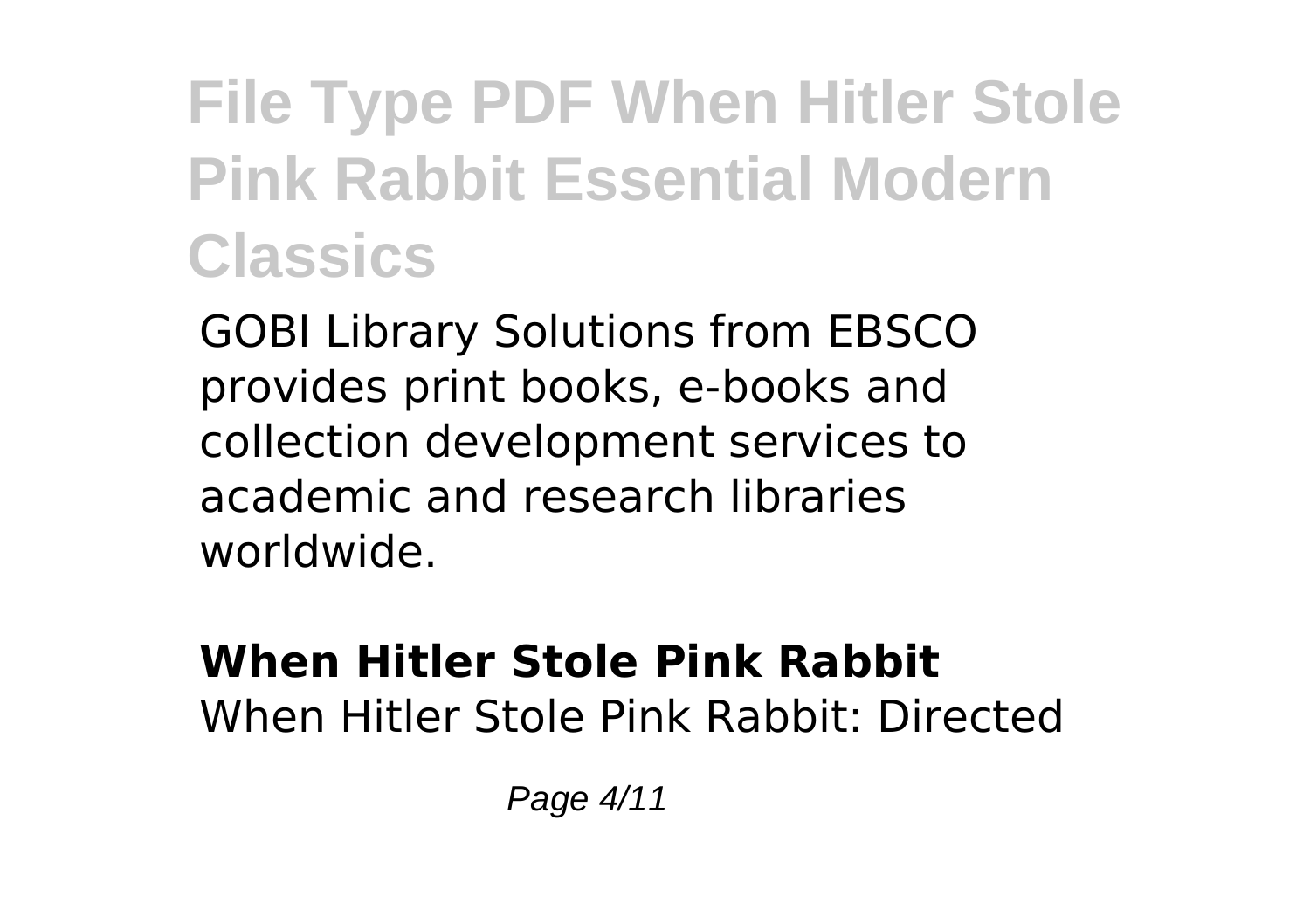**File Type PDF When Hitler Stole Pink Rabbit Essential Modern** by Caroline Link. With Riva Krymalowski, Marinus Hohmann, Carla Juri, Oliver Masucci. A Jewish family had to flee from the Nazis from Berlin. First, they flee to Zurich. From there it goes to Paris and finally to London.

#### **When Hitler Stole Pink Rabbit (2019) - IMDb**

Page 5/11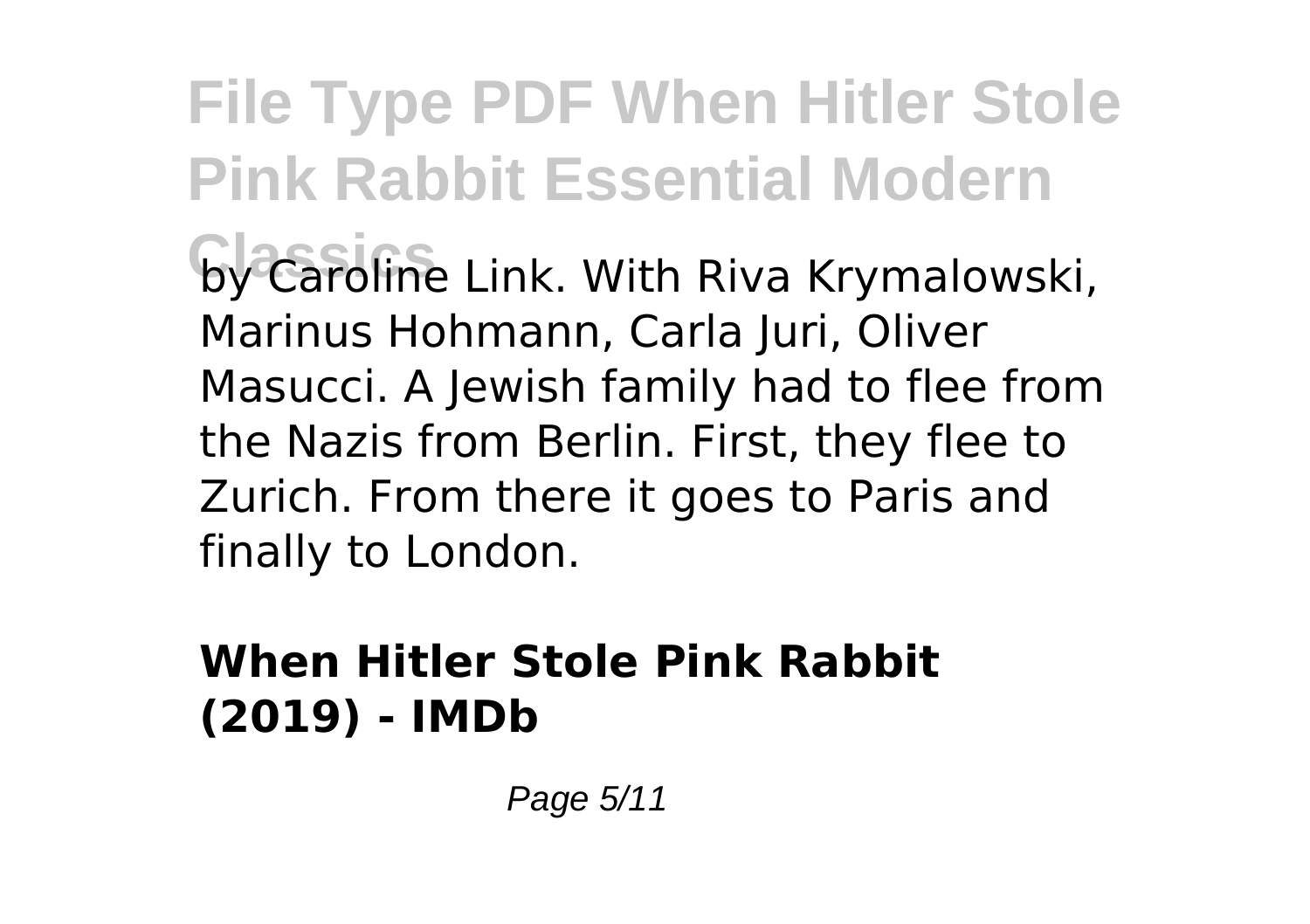**File Type PDF When Hitler Stole Pink Rabbit Essential Modern Classics** Als Hitler das rosa Kaninchen stahl ist ein deutscher Familienfilm der Regisseurin Caroline Link, der am 25.Dezember 2019 in die deutschen Kinos kam. Der Film basiert auf dem gleichnamigen Roman von Judith Kerr, der 1971 unter dem Originaltitel When Hitler Stole Pink Rabbit veröffentlicht wurde.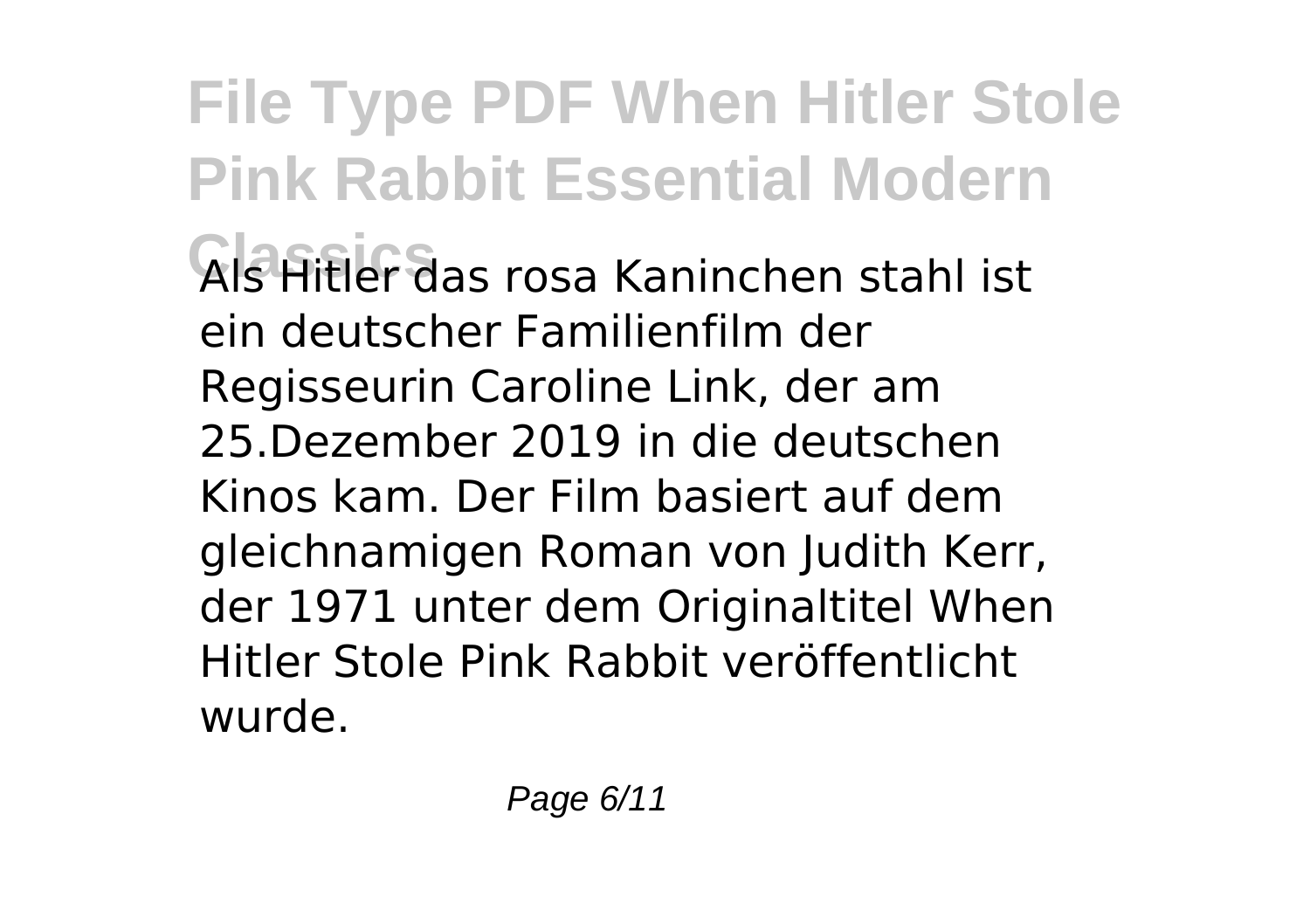#### **Als Hitler das rosa Kaninchen stahl (2019) – Wikipedia**

Quando Hitler rubò il coniglio rosa, il trailer italiano del film [HD]. Regia di Caroline Link. Un film con Riva Krymalowski, Marinus Hohmann, Carla Juri, Oliver Masucci, Ursula Werner. Da giovedì 28 aprile al cinema.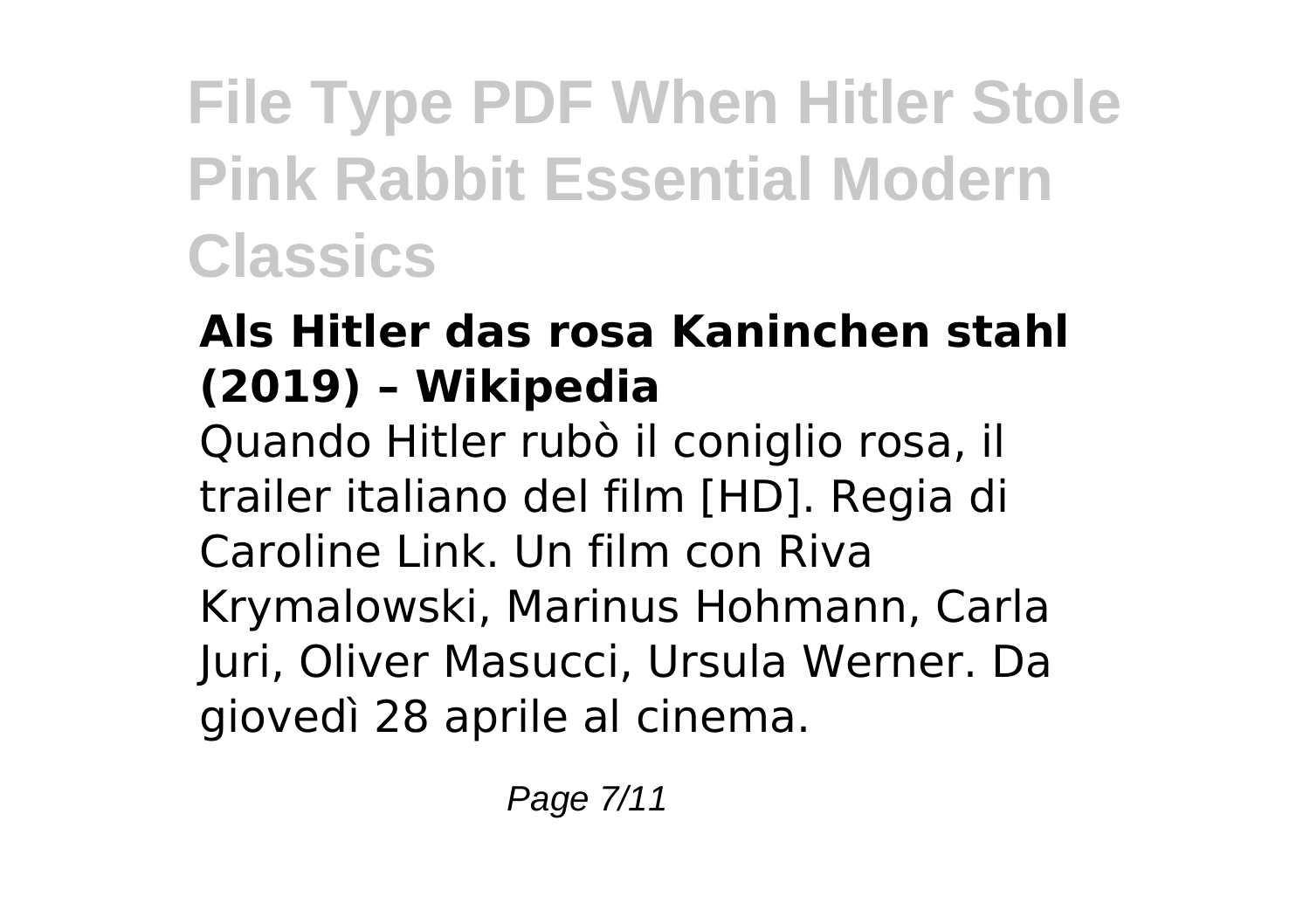#### **Quando Hitler rubò il coniglio rosa, il trailer italiano ...**

Carla Juri, Actress: Blade Runner 2049. Carla Juri was born in 1985 in Locarno, Switzerland. She is an actress, known for Blade Runner 2049 (2017), Wetlands (2013) and Brimstone (2016).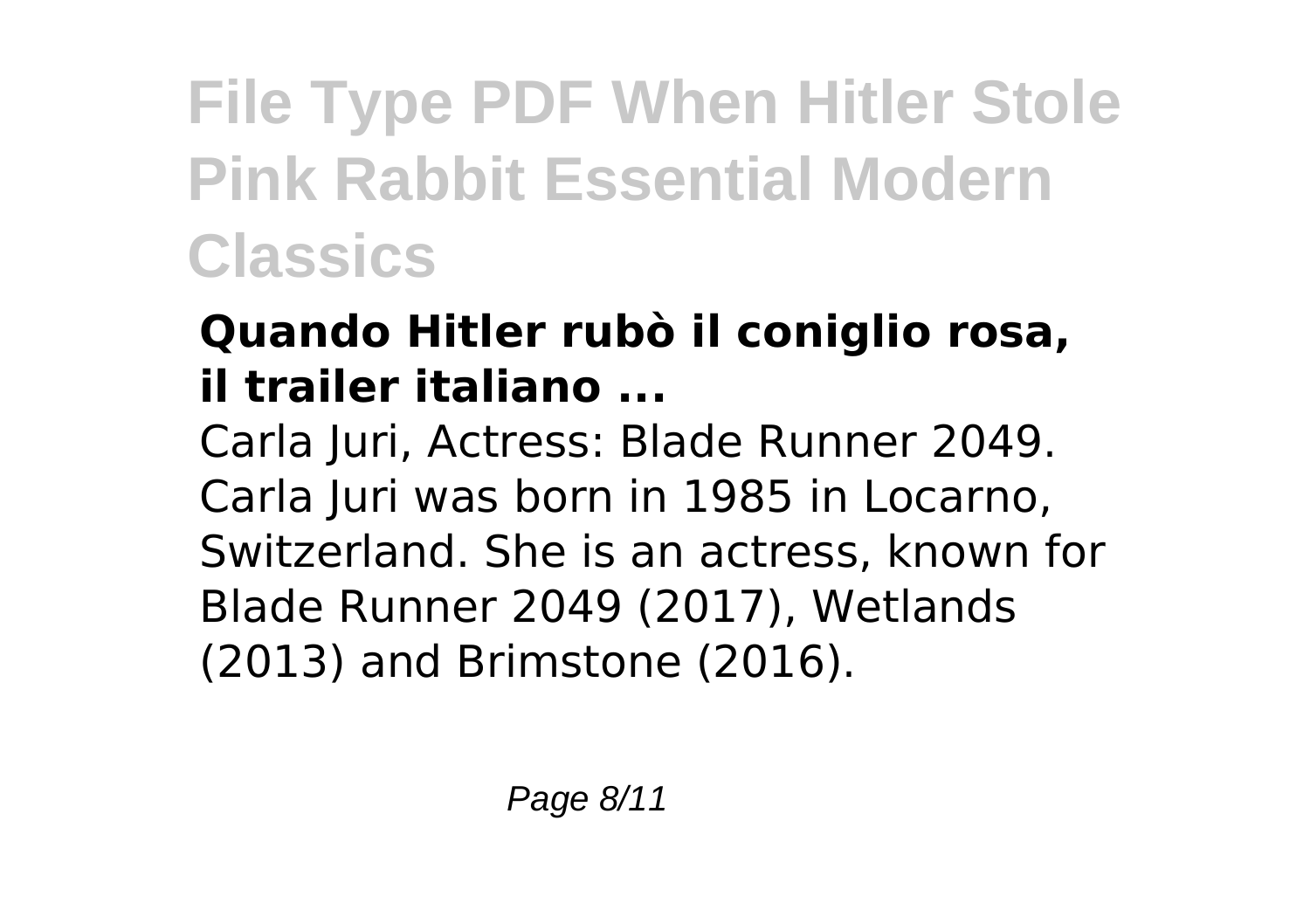### **Classics Carla Juri - IMDb**

Anna is a feminine given name, the Latin form of the Greek: Ἄννα and the Hebrew name Hannah (Hebrew: חַנָּה Ḥannāh), meaning "favour" or "grace" or "beautiful".Anna is in wide use in countries across the world as are its variants Ana, Anne, originally a French version of the name, though in use in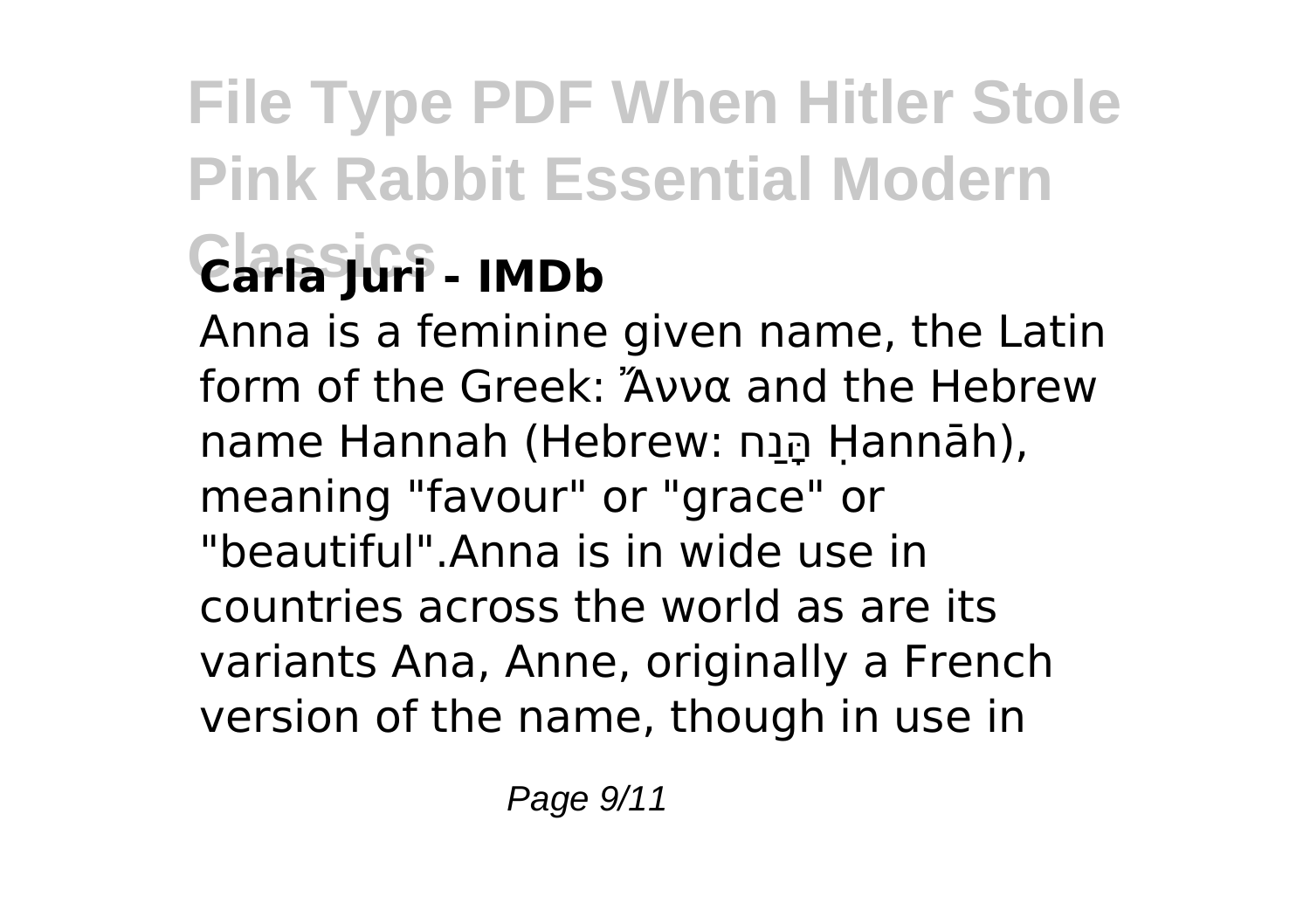**File Type PDF When Hitler Stole Pink Rabbit Essential Modern Classics** English speaking countries for hundreds of years, and Ann, which was originally the ...

Copyright code: [d41d8cd98f00b204e9800998ecf8427e.](/sitemap.xml)

Page 10/11